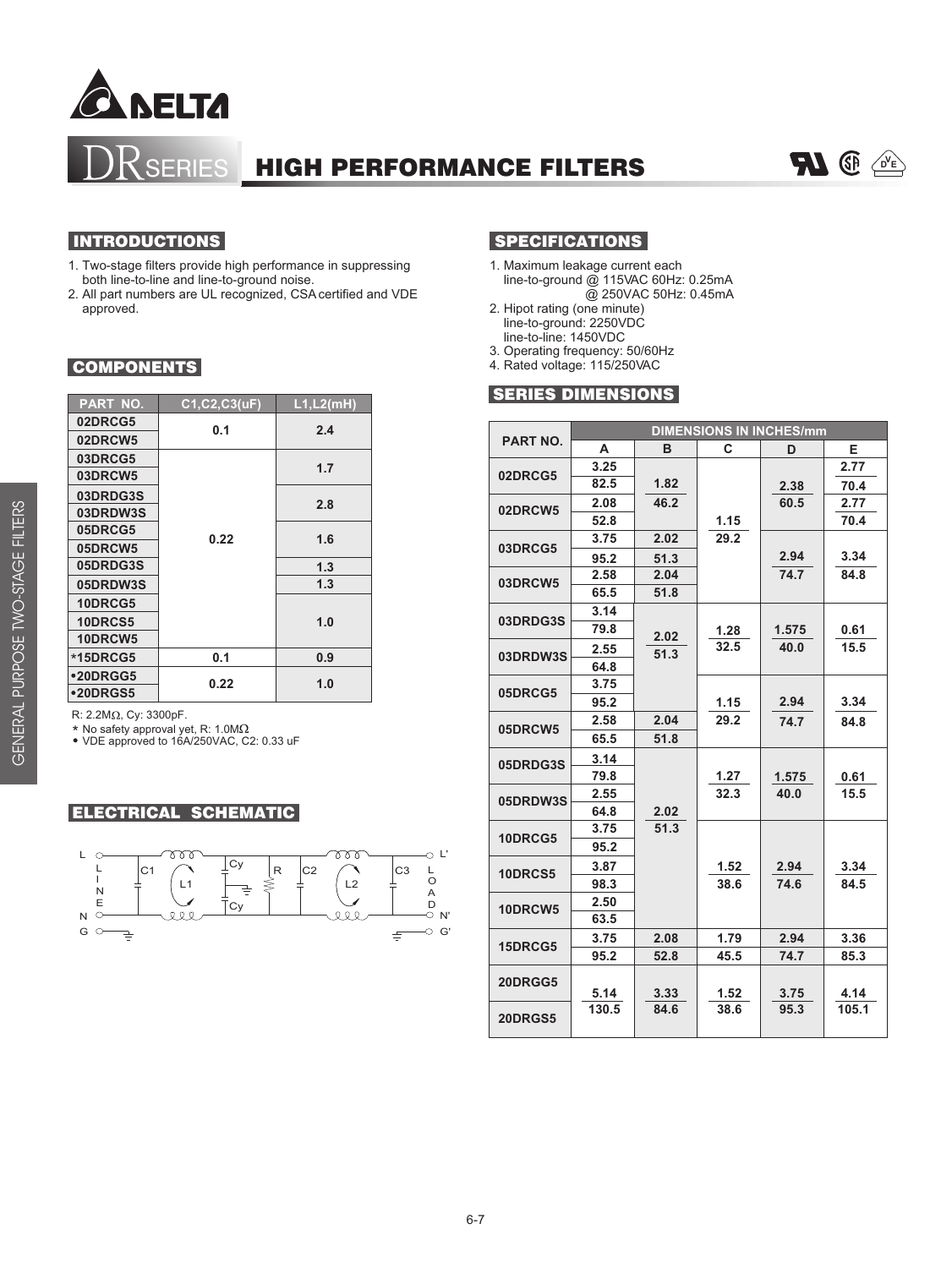

# **MINIMUM INSERTION LOSS IN dB**

|                |               | COMMON MODE (L-G) IN 50 OHM SYSTEM |     |     |    |    |          |    |    |    |    | DIFFERENTIAL MODE (L-L) IN 50 OHM SYSTEM |
|----------------|---------------|------------------------------------|-----|-----|----|----|----------|----|----|----|----|------------------------------------------|
| <b>CURRENT</b> | FREQUENCY-MHz |                                    |     |     |    |    | 2A       | 5  | 50 | 65 | 60 | 54                                       |
| <b>RATING</b>  | .15           | .50                                | 1.0 | 5.0 | 10 | 30 | 3.5A     | 12 | 60 | 65 | 60 | 54                                       |
| 2A             | 40            | 60                                 | 65  | 55  | 50 | 40 | 3, 5A(S) | 10 | 65 | 70 | 70 | 60                                       |
| 3.5A           | 40            | 60                                 | 65  | 65  | 60 | 45 | 10A      |    | 53 | 60 | 55 | 45                                       |
| 3, 5A(S)       | 38            | 60                                 | 65  | 55  | 45 | 40 | 15A      | 8  | 30 | 40 | 45 | 40                                       |
| 10A            | 30            | 60                                 | 65  | 50  | 45 | 40 | 20A      |    | 55 | 50 | 50 | 55                                       |
| 15A            | 23            | 45                                 | 50  | 45  | 40 | 30 |          |    |    |    |    |                                          |
| 20A            | 20            | 35                                 | 40  | 50  | 55 | 40 |          |    |    |    |    |                                          |

| DIFFERENTIAL MODE (L-L) IN 50 OHM SYSTEM |    |    |    |    |    |    |  |  |  |
|------------------------------------------|----|----|----|----|----|----|--|--|--|
| 2A                                       | 5  | 50 | 65 | 60 | 54 | 46 |  |  |  |
| 3, 5A                                    | 12 | 60 | 65 | 60 | 54 | 46 |  |  |  |
| 3, 5A(S)                                 | 10 | 65 | 70 | 70 | 60 | 50 |  |  |  |
| <b>10A</b>                               |    | 53 | 60 | 55 | 45 | 40 |  |  |  |
| 15A                                      | 8  | 30 | 40 | 45 | 40 | 40 |  |  |  |
| 20A                                      |    | 55 | 50 | 50 | 55 | 40 |  |  |  |

10DRCG5 ------ COMMON MODE ------- DIFF. MODE

10K 100K 1M 10M

40 dB

20 dB

0 dB  $\frac{E}{10K}$ 

80 dB

60 dB

# MECHANICAL CONSTRUCTION









WIRE LENGTH : 4.0" MIN.



UNIT:  $\frac{\text{INCH}}{\text{mm}}$